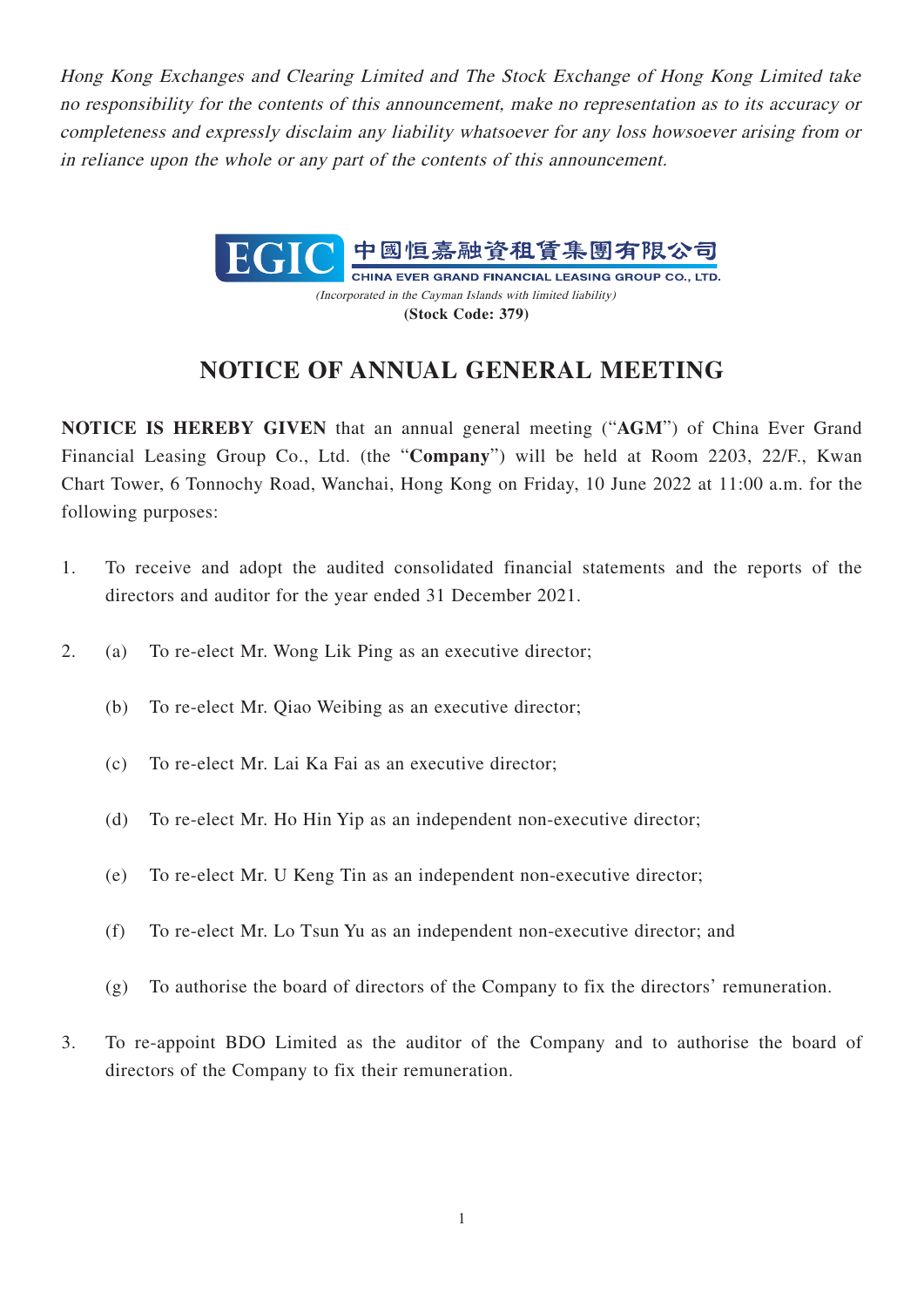4. To, as special business, consider and, if thought fit, passing the following resolution as an ordinary resolution:

## "**THAT**:

- (a) subject to paragraph (c) below, pursuant to the Rules (the "**Listing Rules**") Governing the Listing of Securities on The Stock Exchange of Hong Kong Limited (the "**Stock Exchange**"), the exercise by the directors of the Company during the Relevant Period of all the powers of the Company to allot, issue and deal with additional shares of the Company (the "**Shares**") and to make or grant offers, agreements and options, including warrants to subscribe for Shares, which might require the exercise of such powers be and the same is hereby generally and unconditionally approved;
- (b) the approval in paragraph (a) above shall authorise the directors of the Company during the Relevant Period to make or grant offers, agreements and options which might require the exercise of such powers after the end of the Relevant Period;
- (c) the aggregate nominal amount of share capital allotted or agreed conditionally or unconditionally to be allotted (whether pursuant to options or otherwise) by the directors of the Company pursuant to the approval in paragraph (a) above, otherwise than pursuant to (i) a Rights Issue; or (ii) the exercise of any options granted under the share option scheme of the Company; or (iii) any scrip dividend or similar arrangements providing for the allotment and issue of Shares in lieu of the whole or part of a dividend on Shares in accordance with the Articles of Association of the Company in force from time to time; or (iv) any issue of Shares upon the exercise of rights of subscription or conversion under the terms of any warrants of the Company or any securities which are convertible into Shares, shall not exceed the aggregate of:
	- (aa) 20 per cent. of the aggregate nominal amount of the share capital of the Company in issue on the date of the passing of this resolution; and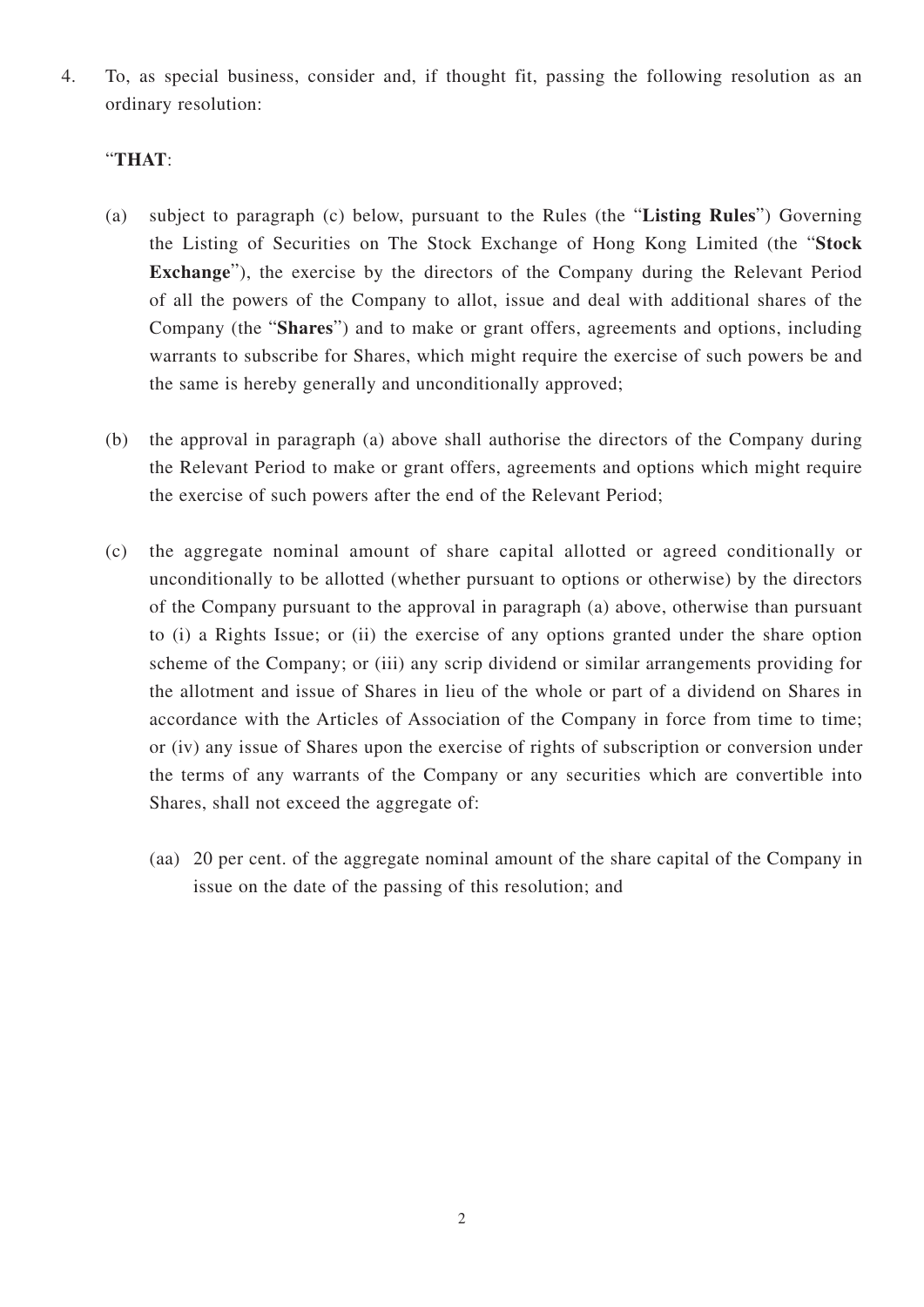(bb) (if the directors of the Company are so authorised by a separate ordinary resolution of the shareholders of the Company) the nominal amount of any share capital of the Company repurchased by the Company subsequent to the passing of this resolution (up to a maximum equivalent to 10 per cent. of the aggregate nominal amount of the share capital of the Company in issue on the date of the passing of the resolution no. 5),

and the authority pursuant to paragraph (a) of this resolution shall be limited accordingly; and

- (d) for the purposes of this resolution, "**Relevant Period**" means the period from the date of the passing of this resolution until whichever is the earliest of:
	- (i) the conclusion of the next annual general meeting of the Company;
	- (ii) the expiration of the period within which the next annual general meeting of the Company is required by the Articles of Association of the Company, the Companies Act, Cap. 22 (Law 3 of 1961, as consolidated and revised) of the Cayman Islands (the "**Companies Act**") or any other applicable law of Cayman Islands to be held; and
	- (iii) the passing of an ordinary resolution by the shareholders of the Company in general meeting revoking or varying the authority given to the directors of the Company by this resolution;

"**Rights Issue**" means an offer of Shares, or offer or issue of warrants, options or other securities giving rights to subscribe for Shares open for a period fixed by the directors of the Company to holders of Shares on the register on a fixed record date in proportion to their then holdings of Shares (subject to such exclusion or other arrangements as the directors of the Company may deem necessary or expedient in relation to fractional entitlements, or having regard to any restrictions or obligations under the laws of, or the requirements of, or the expense or delay which may be involved in determining the existence or extent of any restrictions or obligations under the laws of, or the requirements of, any jurisdiction outside Hong Kong or any recognised regulatory body or any stock exchange outside Hong Kong)."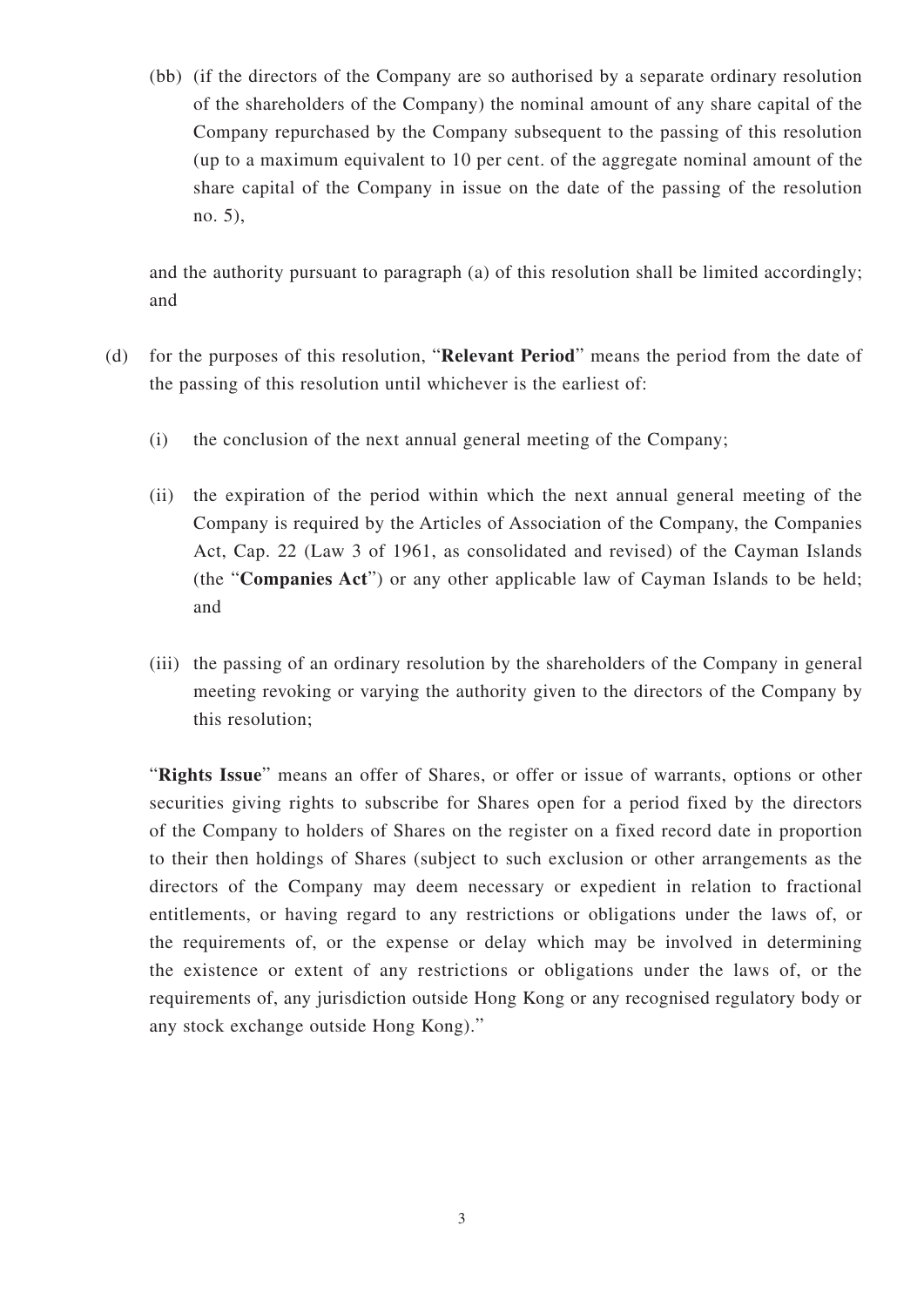5. To, as special business, consider and, if thought fit, passing the following resolution as an ordinary resolution:

## "**THAT**:

- (a) the exercise by the directors of the Company during the Relevant Period of all powers of the Company to purchase the Shares on the Stock Exchange or any other stock exchange on which the Shares may be listed and recognised by the Securities and Futures Commission and the Stock Exchange for such purpose, and otherwise in accordance with the rules and regulations of the Securities and Futures Commission, the Stock Exchange, the Companies Act and all other applicable laws in this regard, be and the same is hereby generally and unconditionally approved;
- (b) the aggregate nominal amount of Shares which may be purchased by the Company pursuant to the approval in paragraph (a) during the Relevant Period shall not exceed 10 per cent. of the aggregate nominal amount of the issued share capital of the Company as at the date of the passing of this resolution and the authority pursuant to paragraph (a) of this resolution shall be limited accordingly; and
- (c) for the purposes of this resolution, "**Relevant Period**" means the period from the date of the passing of this resolution until whichever is the earliest of:
	- (i) the conclusion of the next annual general meeting of the Company;
	- (ii) the expiration of the period within which the next annual general meeting of the Company is required by the Articles of Association of the Company, the Companies Act or any other applicable law of Cayman Islands to be held; and
	- (iii) the passing of an ordinary resolution by the shareholders of the Company in general meeting revoking or varying the authority given to the directors of the Company by this resolution."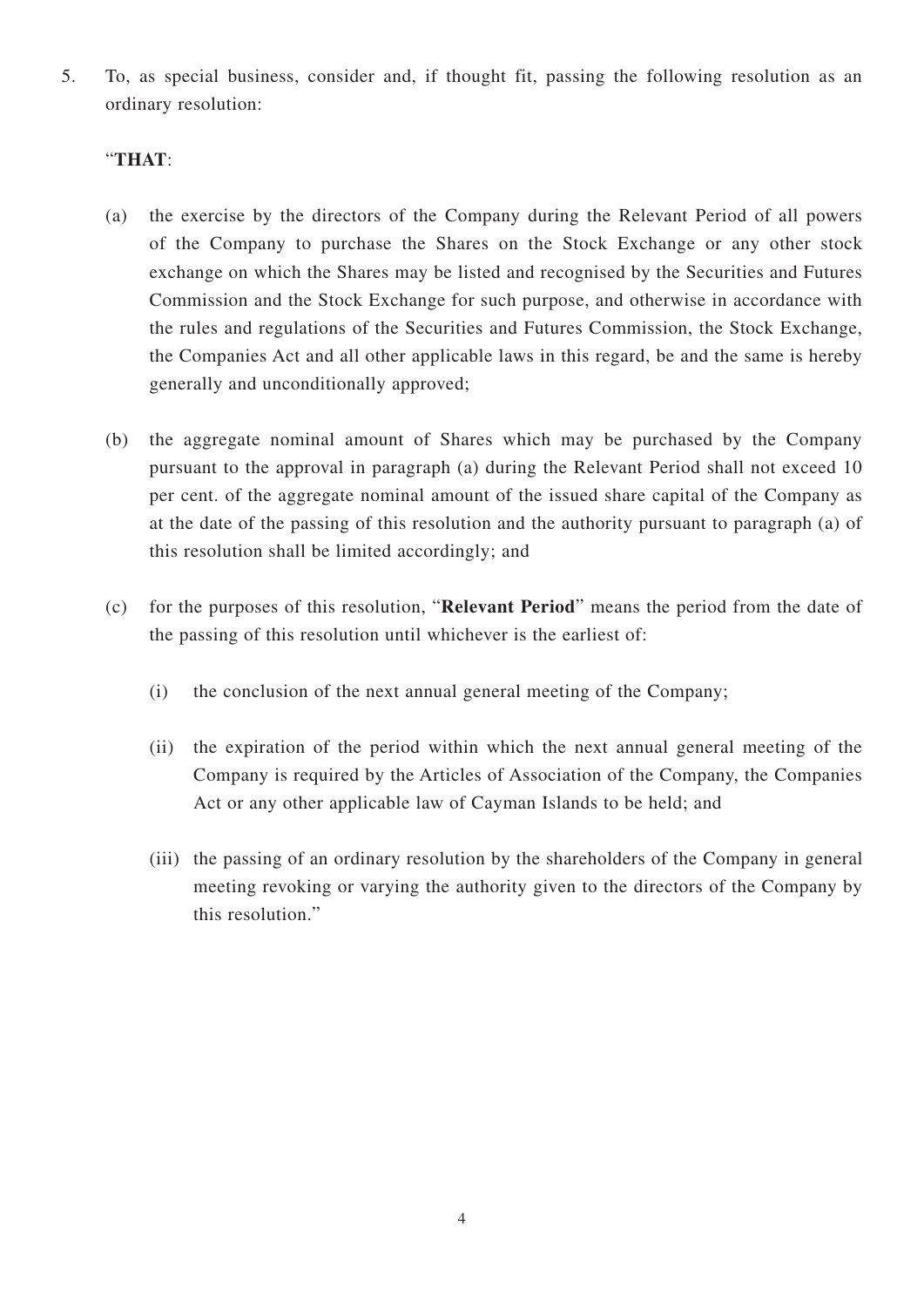6. "**THAT** the directors of the Company be and they are hereby authorised to exercise the authority referred to in paragraph (a) of resolution no. 4 above in respect of the share capital of the Company referred to in sub-paragraph (bb) of paragraph (c) of such resolution."

> Yours faithfully, For and on behalf of the Board of **China Ever Grand Financial Leasing Group Co., Ltd. Wong Lik Ping** Chairman

Hong Kong, 29 April 2022

Registered office: Cricket Square Hutchins Drive P.O. Box 2681 Grand Cayman KY1-1111 Cayman Islands

Head office and principal place of business: Room 2203, 22nd Floor Kwan Chart Tower 6 Tonnochy Road, Wanchai Hong Kong

Notes:

- 1. All resolutions at the meeting will be taken by poll except where the chairman, in good faith, decides to allow a resolution which relates to purely a procedural or administrative matter to be voted on by a show of hands in accordance with the Rules Governing the Listing of Securities on The Stock Exchange of Hong Kong Limited (the "**Listing Rules**"), and the results of the poll will be published on the websites of Hong Kong Exchanges and Clearing Limited and the Company in accordance with the Listing Rules.
- 2. The instrument appointing a proxy shall be in writing under the hand of the appointor or of his attorney duly authorized in writing or, if the appointor is a corporation, either under its seal or under the hand of an officer or attorney duly authorized.
- 3. Any member of the Company entitled to attend and vote at the above meeting is entitled to appoint a proxy (or more than one proxy if he is the holder of two or more shares) to attend and vote instead of him. A proxy need not be a member of the Company. If more than one proxy is so appointed, the appointment shall specify the number and class of shares in respect of which each such proxy is so appointed.